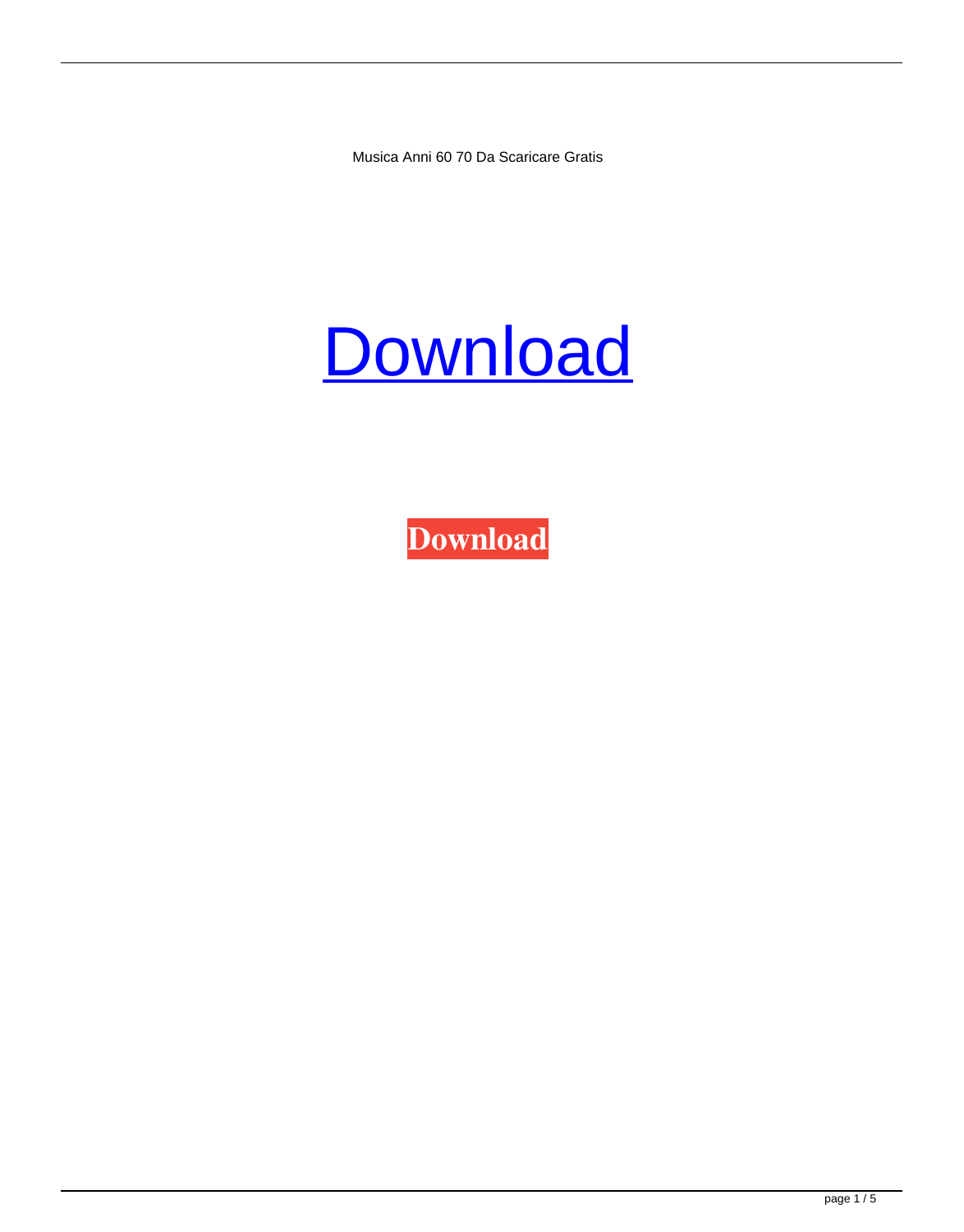## References Category:Radio stations in Italy set to a low temperature. We next examine the dependence of the switching current on the magnetic field. The switching current was experimentally measured as a function of the magnetic field for  $T=1.3$ \$ K and  $T=1.8$ \$ K. The switching current is normalized to the tunneling resistance, which depends on the magnetic field and can be modeled using the form  $I/L_0 = \sin (\varphi)$ \sin(\varphi + \alpha\_H)\$, where \$I\_0=e \hbar/\eta (4\pi M\_s)\$, and \$M\_s\$ is the magnetization of the free layer. The measured values of \$\alpha\_H\$ are shown in Fig. \[fig:Fig4\](d). The solid line shows the best-fit of the data to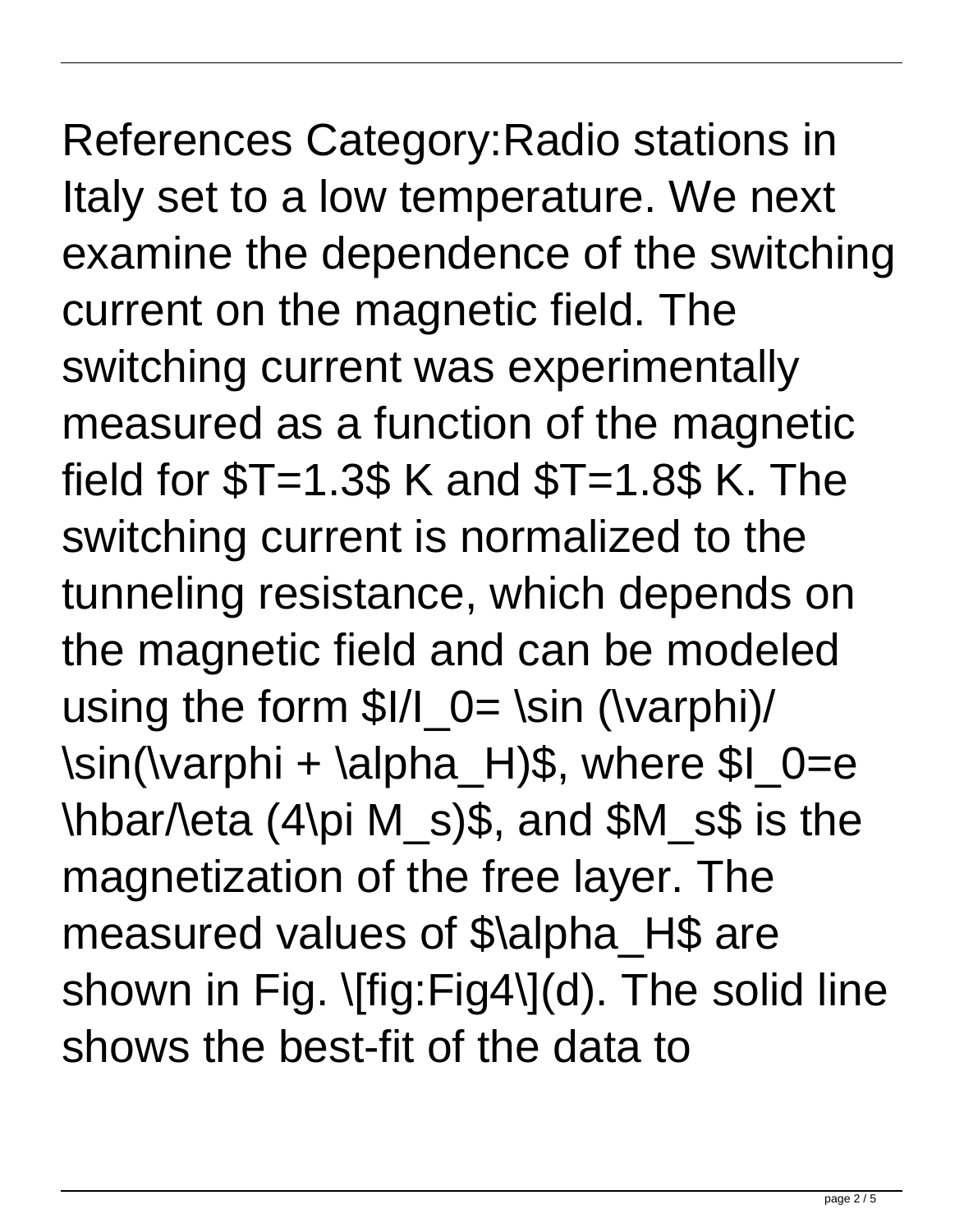Eq. (\[eq:switchingcurrent\]) with \$D=8.8\times10^{ -11}\$ eV/cm\$^2\$ and \$E=3.9\$ eV. The value of \$D\$ is much larger than the exchange coupling between the free and pinned layer  $(SD_{\rm{ex}}=1.7\times 10^{4}$ -12}\$ eV/cm\$^2\$). This suggests that a large electric current in the N/F/N heterostructure provides a large electric field on the free layer. The simulation of the switching current is shown by the dotted lines in Fig. \[fig:Fig4\](c). The experimental data are reproduced for  $T=1.3$ \$ K and  $T=1.8$ \$ K. The values of the constants are chosen to reproduce the experimental data, and are varied within the range that is compatible with